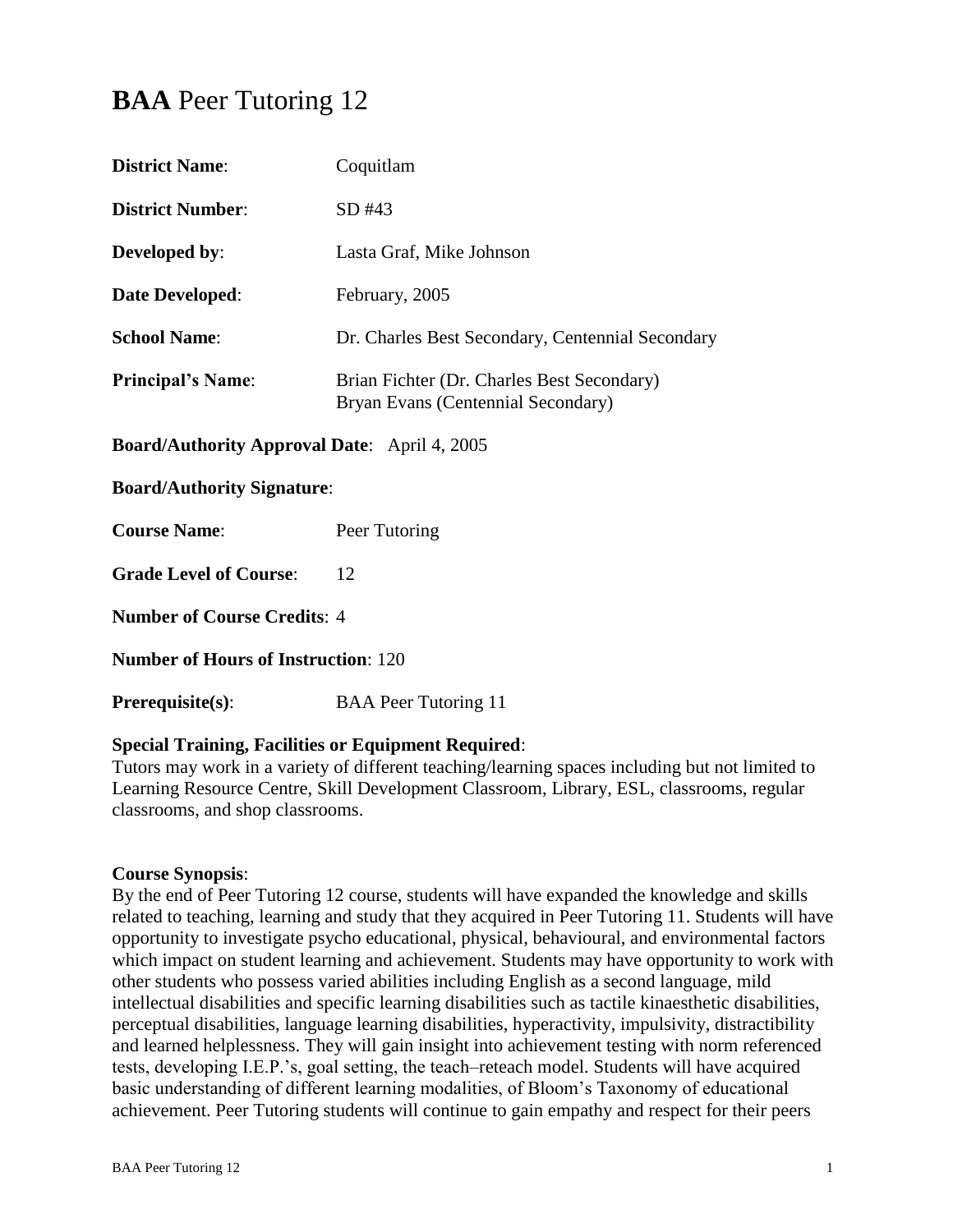who experience difficulties in school and they will mature in their understanding and appreciation of people with learning challenges.

#### **Rationale**:

The Peer Tutoring 12 course is an important extension of Peer Tutoring 11. It allows/encourages students to further investigate their interests in working with people, especially if they are interested in pursuing a career in one of the helping professions. It allows peer tutors to broaden their scope of peer tutoring to include academic students experiencing course difficulties, students in need of refined study skills, leaning disabled students, gifted students, mentally challenged students, skill development students, physically disabled students who lack self discipline or motivation and English as a second language students. Peer Tutoring one to one or in small group situations also encourages cooperative and collaborative decision making skills and provides opportunity to further develop peer mediation and conflict resolution skills. The course challenges the peer tutor to consider the tutee within the context of the school system and to begin to explore ways to facilitate success within that system.

#### **Organizational Structure**:

| Unit/Topic | <b>Title</b>       | <b>Time</b> |
|------------|--------------------|-------------|
| Unit 1     |                    |             |
| Unit 2     |                    |             |
| Unit 3     |                    |             |
| Unit 4     |                    |             |
| Unit 5     |                    |             |
|            | <b>Total Hours</b> |             |

Time Allotments:

Like Peer Tutoring 11, Peer Tutoring 12 is not delivered in a traditional setting – sequential order, and as students learn at their own pace and complete tasks, and acquire skills at a very different rate, there are not specific allotments given to have students attain the learning outcomes. Direct instruction to a large group occurs the start of the class and afterward only infrequently as the students are expected to meet the fully integrated outcomes at different time throughout the year in individual or small group settings.

## **Unit/Topic/Module Descriptions**:

## **Curriculum Organizer: Recognition of contributing factors to student success/failure**

Topic#1: Learning Disabilities

Topic#2: Attention/behavioral issues

Topic#3: Adapted vs Modified School Programs

Topic#4: ESL

Topic#5: Physical and/or Cognitive Disabilities

Topic#6: Emotional Barriers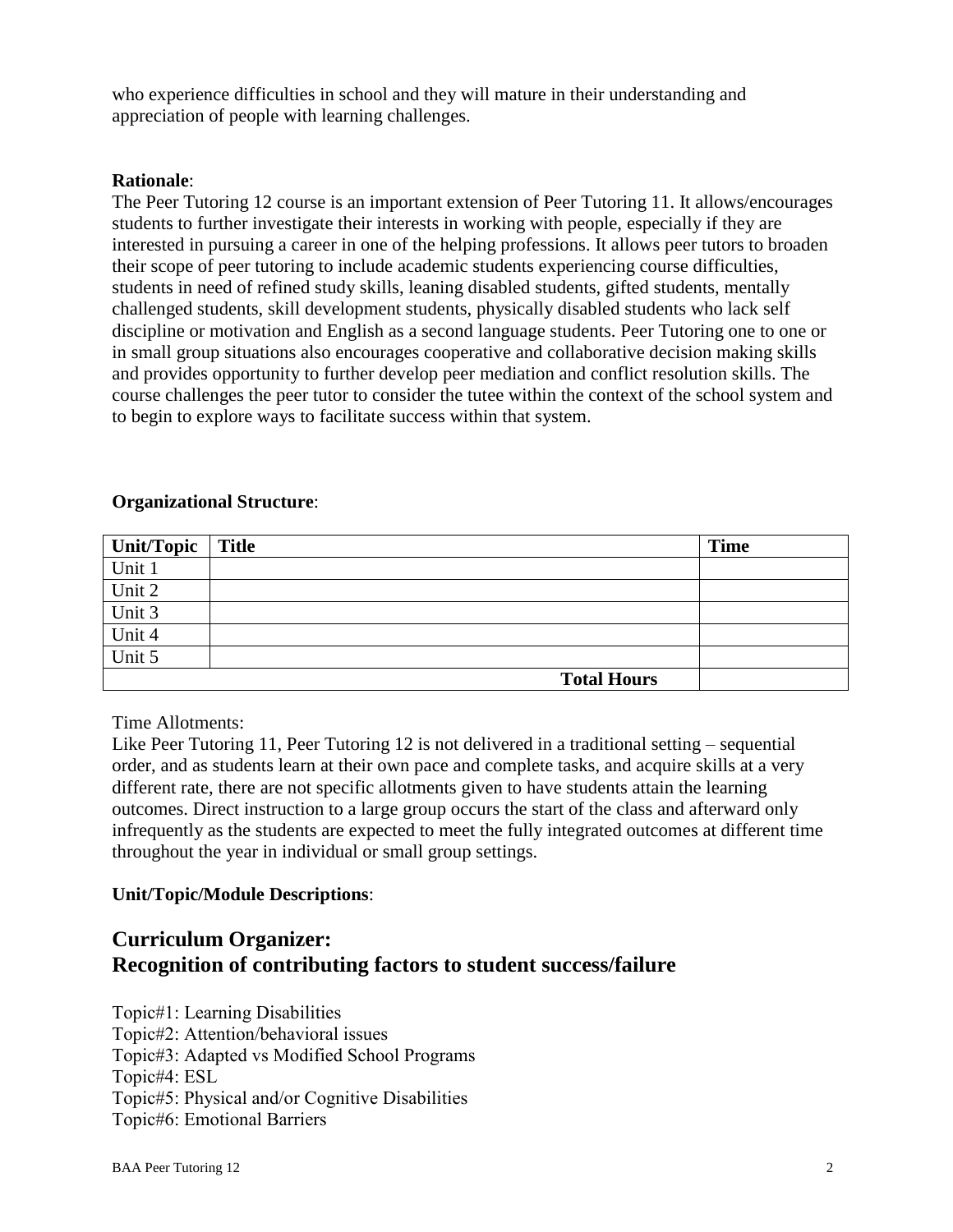The learning outcomes that relate to these topics are intended to expand the student's knowledge base with respect to the variety of learners who are present in classrooms today, and to help them understand some of the biological, cognitive, and emotional reasons for these differences. The intent is that the student will adjust their worldview based on the knowledge and experiences gained working with peers who struggle, and will appreciate and accept the idea of multiple intelligences and socio cultural influences on student achievement.

## **A review of the following three topics from BAA Peer Tutoring 11 Learning Outcomes Topic #1: Learning disabilities**

*It is expected that students will…*

- $\bullet$  distinguish between the concept of a Learning Disability & a cognitive/intellectual disability or deficiency (slower learner)
- recognize adaptations or modifications support appropriate to the nature of a student's learning disability (reading, writing, math etc)

## **Topic #2: Attention/behavioural issues**

*It is expected that students will…*

- demonstrate an understanding between ADHD and ADD, as well as understand the impact of medications on this bio-chemical brain imbalance
- utilize behaviour management strategies to provide an optimal learning environment for their tutee

## **Topic #3: Adapted vs Modified School Programs**

*It is expected that students will…*

- explain the difference between a modified and an adapted academic program
- adapt or modify support appropriate to the needs of the student with teacher direction

## **Topic #4: ESL**

## *It is expected that students will:*

- distinguish between the language problems of English Second Language students and International Students and how these might contribute to a tutee's learning problems.
- recognize cultural barriers and social differences that may contribute to learning differently.

## **Topic #5: Physical and/or Cognitive Disabilities**

*It is expected that students will:*

- recognize the impact of a variety of physical and cognitive disabilities on a tutee's acquisition of learning outcomes within a regular classroom and/or using standard curriculum materials.
- adapt or modify support for needs such as but not limited to vision, hearing, motor skills, autism and moderate to severe intellectual disability.

## **Topic #6: Emotional Barriers**

*It is expected that students will:*

- distinguish between some internal and external factors
- recognize some factors that may require additional professional support
- demonstrate an ability to listen to tutees in a non judgemental manner.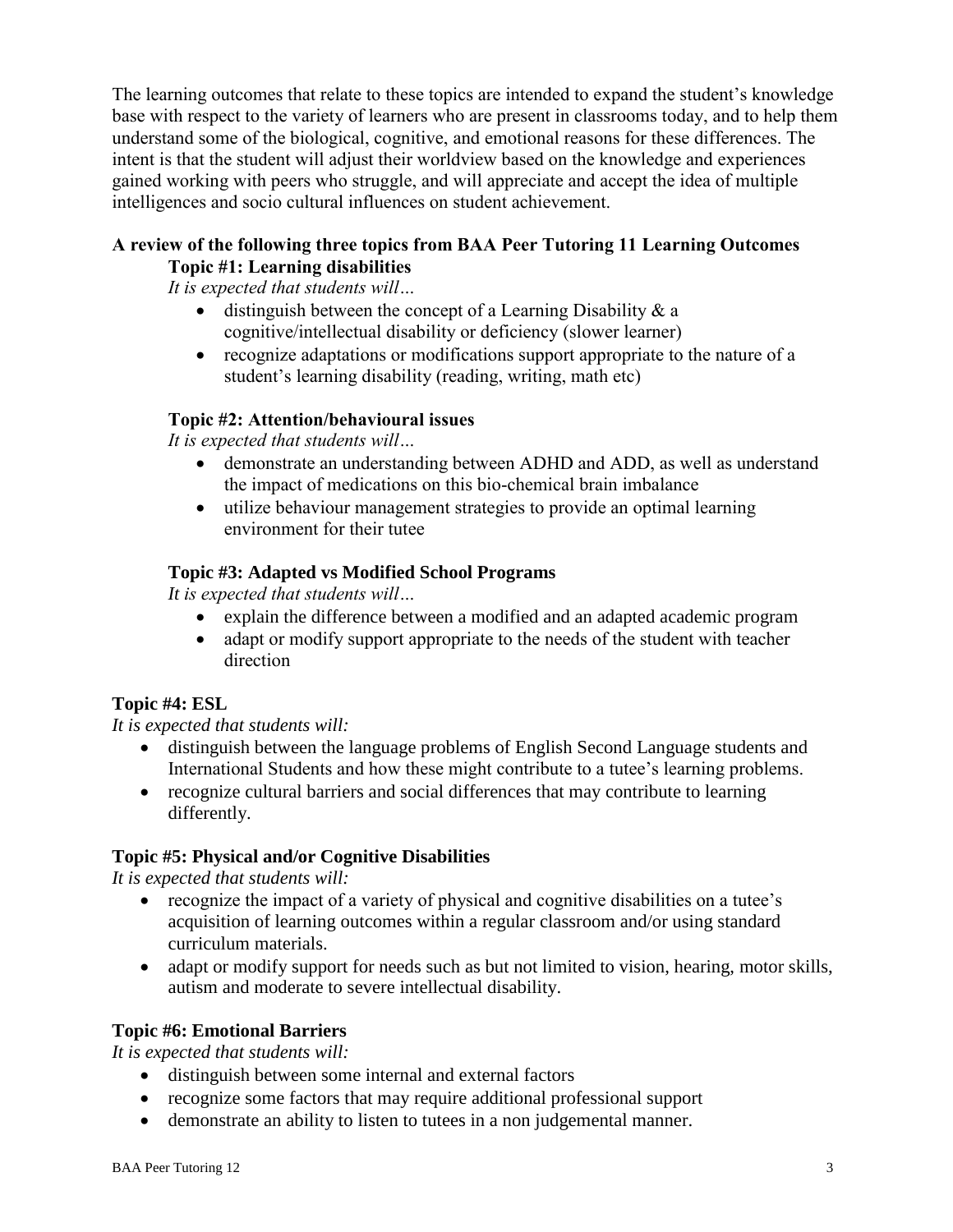## **Curriculum Organizer: Communication and Teaching Skills**

Topic#1: Verbal-language Skills Topic#2: Non-verbal skills Topic#3: Learning Styles Topic#4: Technology Topic#5 Uses of Tests

The learning outcomes that relate to these topics are intended to expand the student's knowledge base with respect to the complex nature of communication and teaching skills and to make students aware of current trends in the communication of instruction and evaluation. It is intended that student learn through practice and prompting to be more effective communicators, especially with their tutees. The intent is that they learn to recognize a variety of learning styles and adjust their peer teaching style to meet the needs of the tutee. It is also intended that they learn to effectively communicate in a non-judgmental manner.

## **A review of the following three topics from BAA Peer Tutoring 11 Learning Outcomes Topic #1: Verbal-language skills**

*It is expected that students will…*

- identify and use effective and appropriate language based communication skills when working with a tutee
- $\bullet$  interpret  $\&$  paraphrase written text into accessible everyday language for their tutee
- identify and interpret more difficult vocabulary for their tutee
- express themselves clearly when speaking
- demonstrate respect for their tutee, their teacher & their classroom when speaking

#### **Topic #2: Non-verbal skills**

*It is expected that students will…*

- demonstrate understanding of the benefits of using key visuals and graphic organizers when supporting learners
- $\bullet$  demonstrate the use of key visuals  $\&$  graphic organizers which are available to them
- create original visual-kinesthetic learning aids as needed( i.e. webs, mind maps etc)
- demonstrate the use of appropriate body language, vocal and facial expression when working with tutees
- explain the impact of body language and non-verbal communication when trying to communicate with another person, and in particular, when trying to teach a peer

#### **Topic #3: Learning Styles**

*It is expected that students will…*

- discuss the three main learning styles (auditory, visual, kinesthetic)
- analyze and assess their own learning style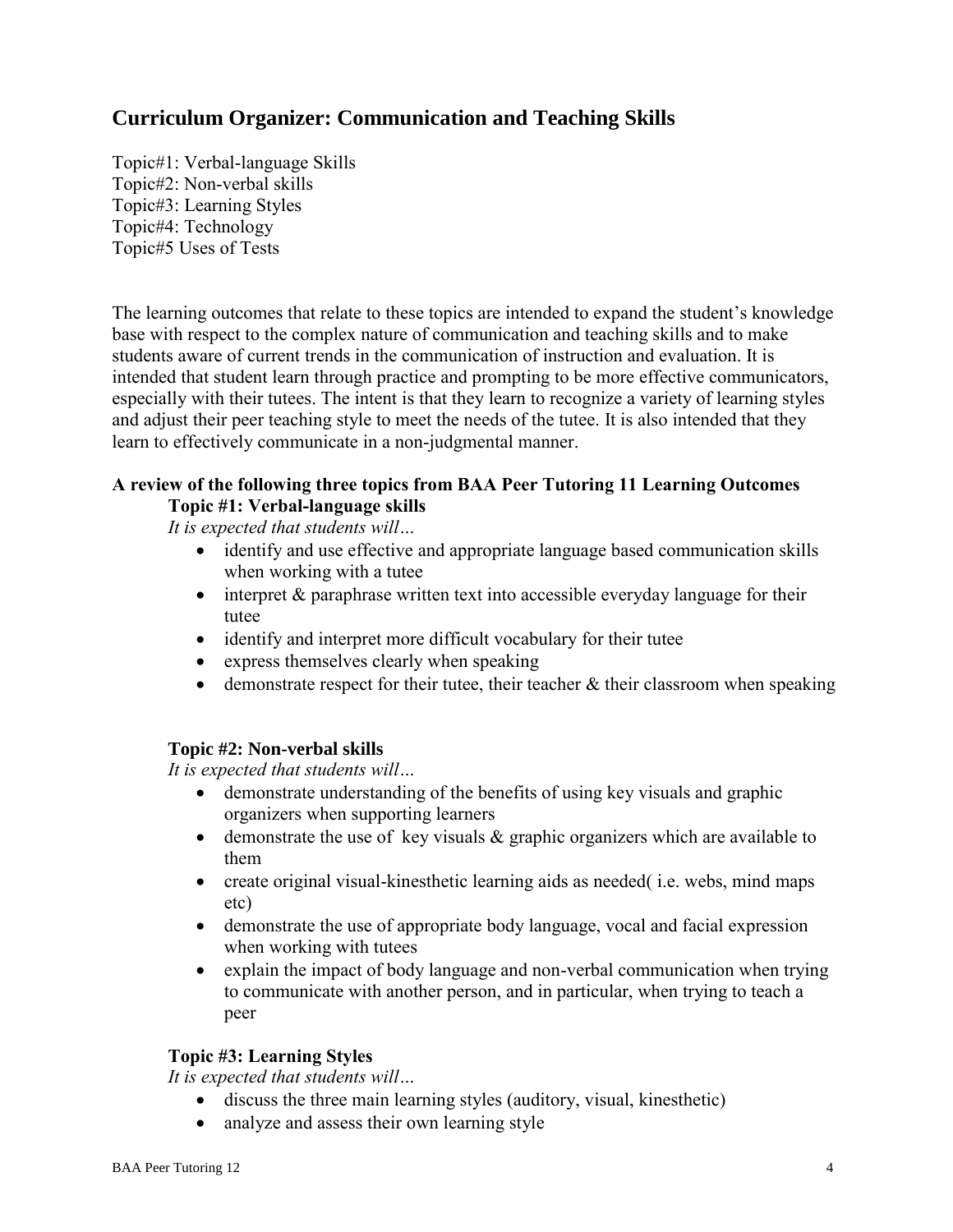- recognize the learning style of a tutee and adjust their teaching methods and tools accordingly
- develop a variety of teaching techniques that incorporate all three learning styles wherever possible

## **Topic #4: Technology Skills**

*It is expected that students will:*

- Demonstrate the ability to use and support the tutee in the use of internet for study purposes.
- Demonstrate the ability to use and support the tutee in the use of a word processor to facilitate written expression and output.

## **Topic #5: Uses of Tests**

*It is expected that students will:*

- Explain the nature and use of a norm referenced test.
- Distinguish from among different types of test (objective vs subjective, diagnostic vs summative).
- Provide tutees with test taking strategies learned from this class.

## **Curriculum Organizer: The importance of Perspective, Empathy & Respect**

- Topic#1: Self-esteem& fear of failure
- Topic#2: Socio economic and other personal factors
- Topic#3: Relevance
- Topic#4: ESL/International Students
- Topic#5: Life Skills/Special Needs programs
- Topic#6: Post Secondary

The learning outcomes that relate to these topics are intended to sensitize to the student to the complexity of the human condition, and the impact of societal, cultural, socio economic factors on the individual's success in school. The intent is that students have a chance to view the experiences of others including but not limited to their backgrounds, goals and achievements in school.

## **A review of the following three topics from BAA Peer Tutoring 11 Learning Outcomes Topic #1: Self-esteem & fear of failure**

*It is expected that students will…*

- recognize and interpret tutee resistance and lack of motivation as a function of self-esteem issues, and fear of failure
- develop positive self-esteem in the tutee through continuous positive reinforcement, appropriate emotional support, and a sincere respect& empathy for the tutee's frustrations and fears
- develop opportunities for success through creative problem solving and scaffolding support of assignment completion

## **Topic #2: Socio-economic and other personal factors**

*It is expected that students will…*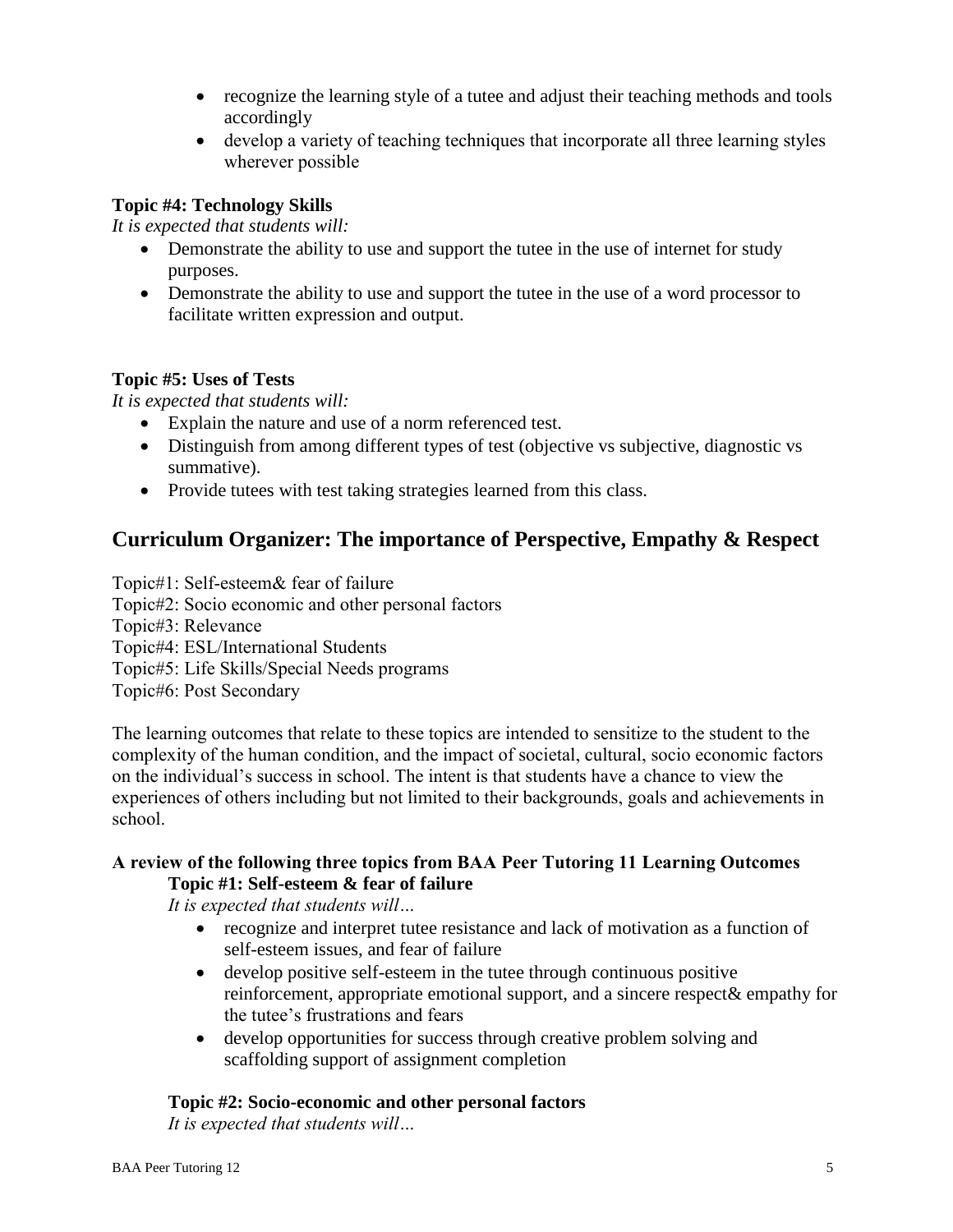- compare and contrast the impact of various socio-economic factors on a student's opportunities to learn, & their motivation to learn
- identify possible personal factors which may be affecting the tutee's success in school (such as lack of home support, family in crisis etc)
- recognize and support anxiety issues in tutees (especially test stress)

## **Topic #3: Relevance**

*It is expected that students will…*

- explain the relevance of school learning to the tutee in a way that emphasizes the future goals of that individual
- connect school topics (curriculum) to the outside world, to help tutees see the relevance of the material to their own lives

## **Topic #4 ESL/International Students**

*It is expected that students will:*

- recognize the unique frustrations that these students face (isolation, loneliness, cultural clashes, parental pressure to succeed)
- recognize the challenges provided by ESL and International Students in the regular classroom.
- develop basic support strategies for specific students within specific classrooms.

## **Topic #5 Life Skills/Special Needs Program**

*It is expected that students will:*

- explain major issues about educational accessibility for those with exceptional problems or weakness.
- recognize discrimination.
- provide some advocacy for a single tutee (one they have elected to tutor).

## **Topic #6 Post Secondary**

*It is expected that students will:*

- recognize the diversity of goals and have respect for differences in future goals.
- demonstrate an understanding of the role of the school in promoting positive self image and goal setting.
- explain the power of peers in goal setting.

## **Instructional Components:**

## **Activities, techniques methods of instruction:**

- Direct Instruction (Peer Tutor Training Day)
- Indirect Instruction through modeling
- Interactive instruction, group work and group learning
- Independent Practice and learning with a variety of tutees
- Practical creativity, on-the-spot thinking and problem solving
- Access to peer tutor manual, which includes instructional tools.
- Access to supplementary text resources, over and above currently used classroom texts
- Access to supplementary teaching/ learning tools (i.e. Key visual frameworks, graphic organizers, essay outlines etc.).
- Hands on learning with direct teacher access as required.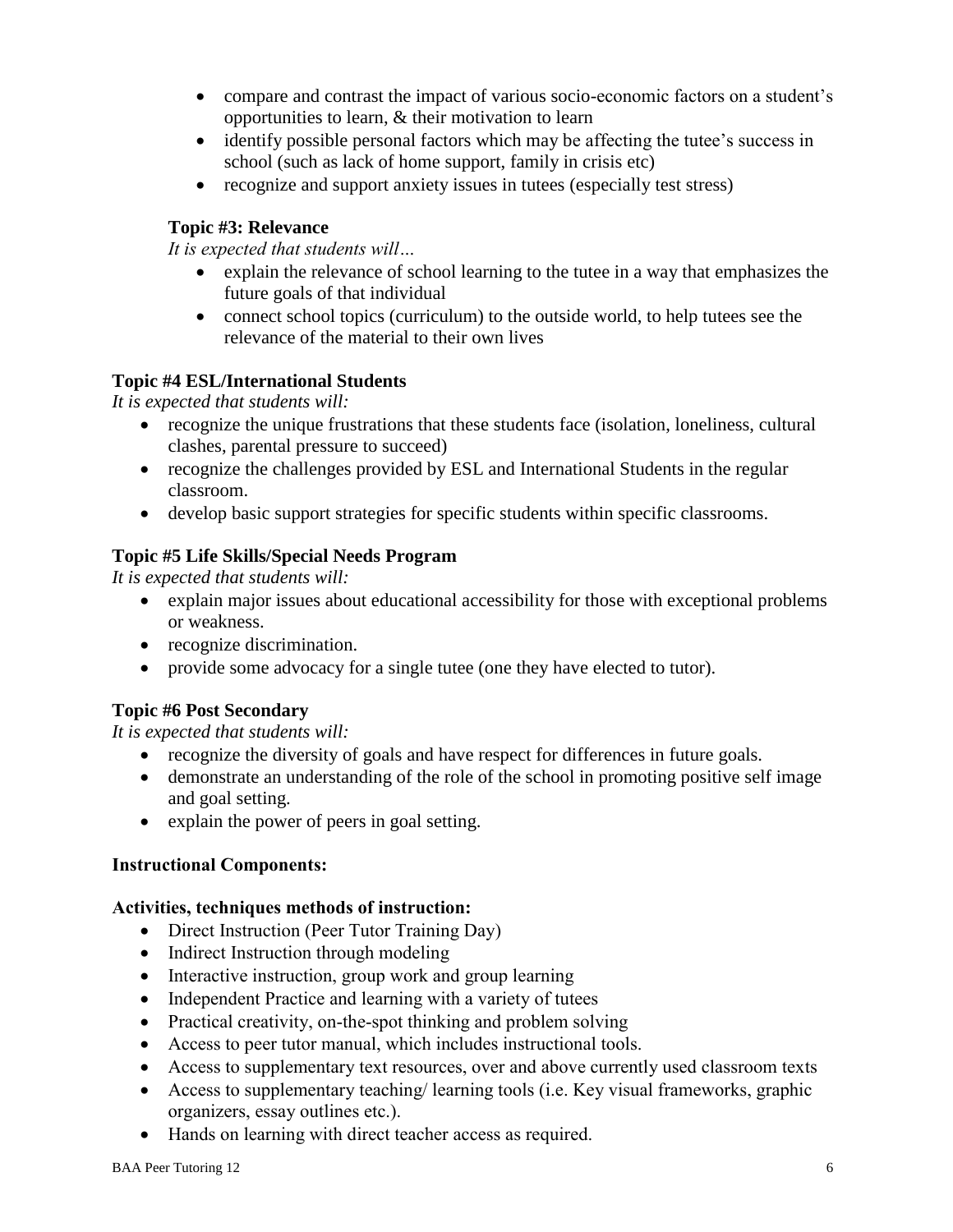- Scaffolding method employed, teacher support is diminished as tutor confidence increases
- Access to internet resources
- Regular feedback and guidance through biweekly summary reports
- Teacher tutor conferences and discussions

#### **Assessment Components:**

- Effective formative assessment via:
	- o Clearly articulated and understood learning intentions and success criteria
	- o Questions posed by students, peers and teachers to move learning forward Discussions and dialogue
	- o Feedback that is timely, clear and involves a plan
	- o Students are resources for themselves and others peer and self-assessment
	- o Student ownership

Formative assessment used to adapt learning experiences and inquiry plans on an on-going basis to meet specific learning goals.

Development, awareness and action, based upon metacognition intended to lead to learner independence and self-coaching.

Summative Assessment:

Summative assessments will be determined as students demonstrate proficiency/mastery toward particular learning outcomes. Summative assessments and final grades will reflect the following:

- Students will work collaboratively with the teacher to determine summative achievement on assignments and letter grades based upon dialogue, and evidence of learning
- Behaviour and work habits will NOT be included when determining letter grades
- Marks will not be deducted for late work
- Extra credit and bonus marks will not be awarded
- Plagiarizing will not result in reduced marks/grades –the student will be required to demonstrate their learning authentically
- Attendance will not be considered toward letter grade
- Only individual learning demonstrated –no group marks will be used to determine grades
- Letter grades will reflect learning towards the learning outcomes articulated above
- Letter grades will be based upon criteria provided/agreed upon toward the learning outcomes
- Letter grades will be determined in relation to the learning outcomes not in comparison to the achievement of other students
- Poor work will not be assessed towards grades students will only be assessed on quality work
- Professional judgment and evidence will be used to determine final letter grade in consultation with the student
- Zeros will not be assigned to missed assignments all required assignments must be completed